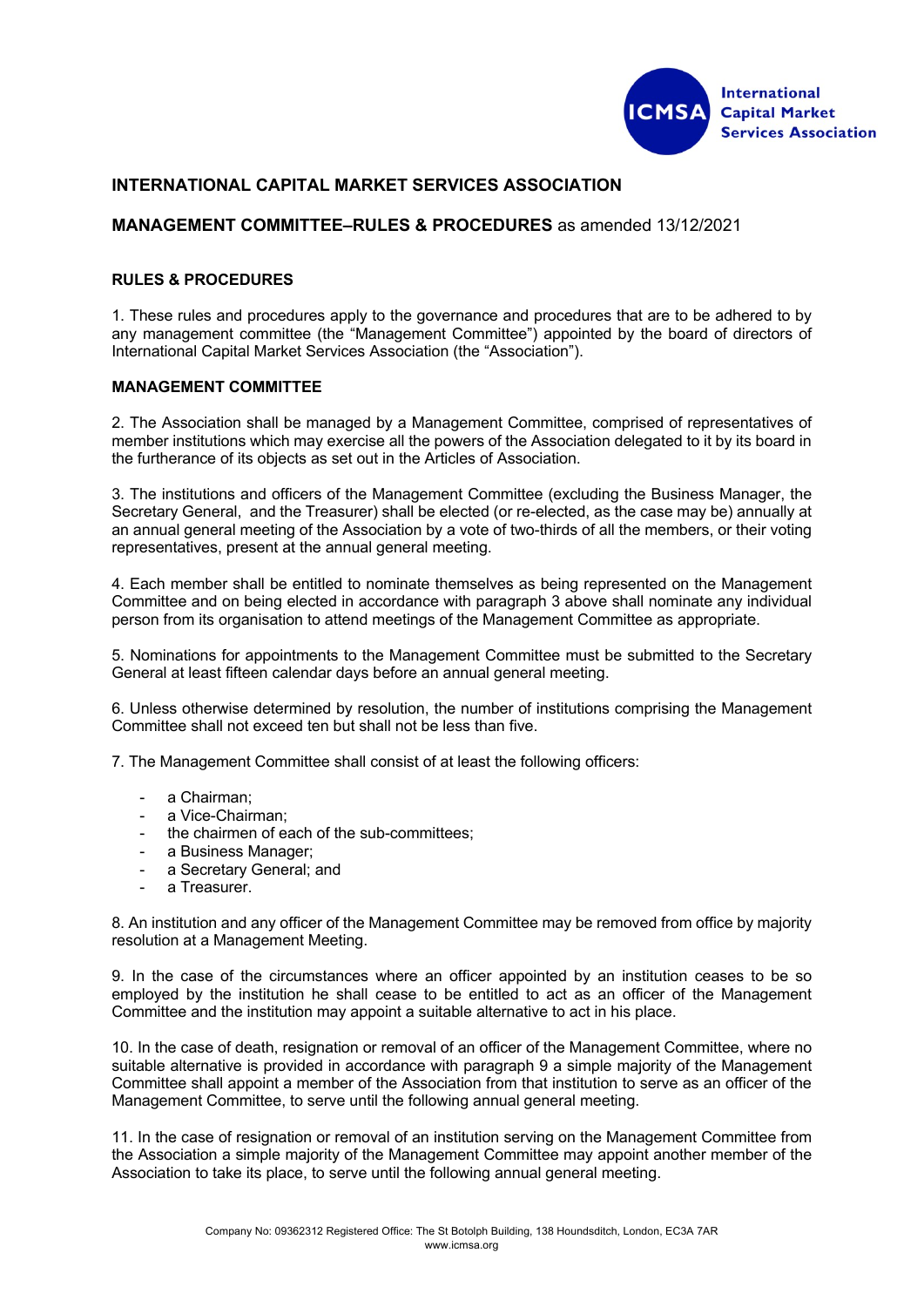

12. The Management Committee shall have the power at any time to appoint any person from (i) an institution of the Association or (ii) a non member with relevant experience to become an alternate officer of the Management Committee, either to fill a casual vacancy or as an additional officer.

13. Resignation of an institution or an officer of the Management Committee shall be made in writing to the Management Committee. Any resignation shall be effective immediately unless a date is specified for such resignation to take effect, in which event it will be effective upon such date, and acceptance of any such resignation shall not be necessary to make it effective, regardless of whether the resignation is tendered subject to such acceptance.

14. In the event that the number of institutions of the Management Committee falls below five, the remaining institutions and officers of the Management Committee shall call a Management Meeting to appoint a fifth institution to the Management Committee. An institution of the Management Committee appointed in accordance with this Article 13 shall hold office only until the following annual general meeting.

15. The Management Committee shall have power to appoint sub-committees (comprised of members of the Association or other persons who are employed by members of the Association or other organisations) and to delegate to such sub-committees such powers and responsibilities as the Management Committee may decide.

16. The Management Committee shall be responsible for approving the decisions of the subcommittees.

17. The sub-committees may not represent the Association with respect to third parties without prior approval from the Management Committee.

18. The Management Committee shall have power to employ such staff as in its opinion is necessary. Staff employed by the Management Committee may attend meetings of the Management Committee as and when required.

19. If an officer of the Management Committee cannot attend a meeting of the Management Committee, such officer may nominate a substitute from his own organisation who may attend the meeting and vote, provided there is a quorum of the Management Committee present.

20. The Chairman is responsible for presiding at all meetings of the members of the Management Committee. In the absence of the Chairman from any meeting of the Management Committee, the Vice-Chairman shall preside at such meeting. In the absence of the Chairman and the Vice-Chairman, a chairman to preside at such meeting shall be elected by simple majority by the officers of the Management Committee present.

21. The Secretary General, or per designation the Business Manager, or in their absence by the person presiding at such meeting, shall act as secretary of such meeting.

22. A Vice-Chairman shall have authority to exercise all powers delegated to him by the Chairman. If the Chairman, at any time or for any reason, becomes unable to act or if the office of the Chairman should, at any time or for any reason, become vacant, the duties of the Chairman shall be carried on by a Vice-Chairman.

23. The Treasurer is responsible for maintaining the Association's financial records; preparing accounts for audit; arranging for those accounts to be audited and distributing these accounts to members of the Association within three months of the Association's financial year-end. The Treasurer shall also make the Association's bank account statements available upon request to any member of the Association. No commitment can be undertaken which will exceed cash resources (after deduction of all outstanding liabilities).